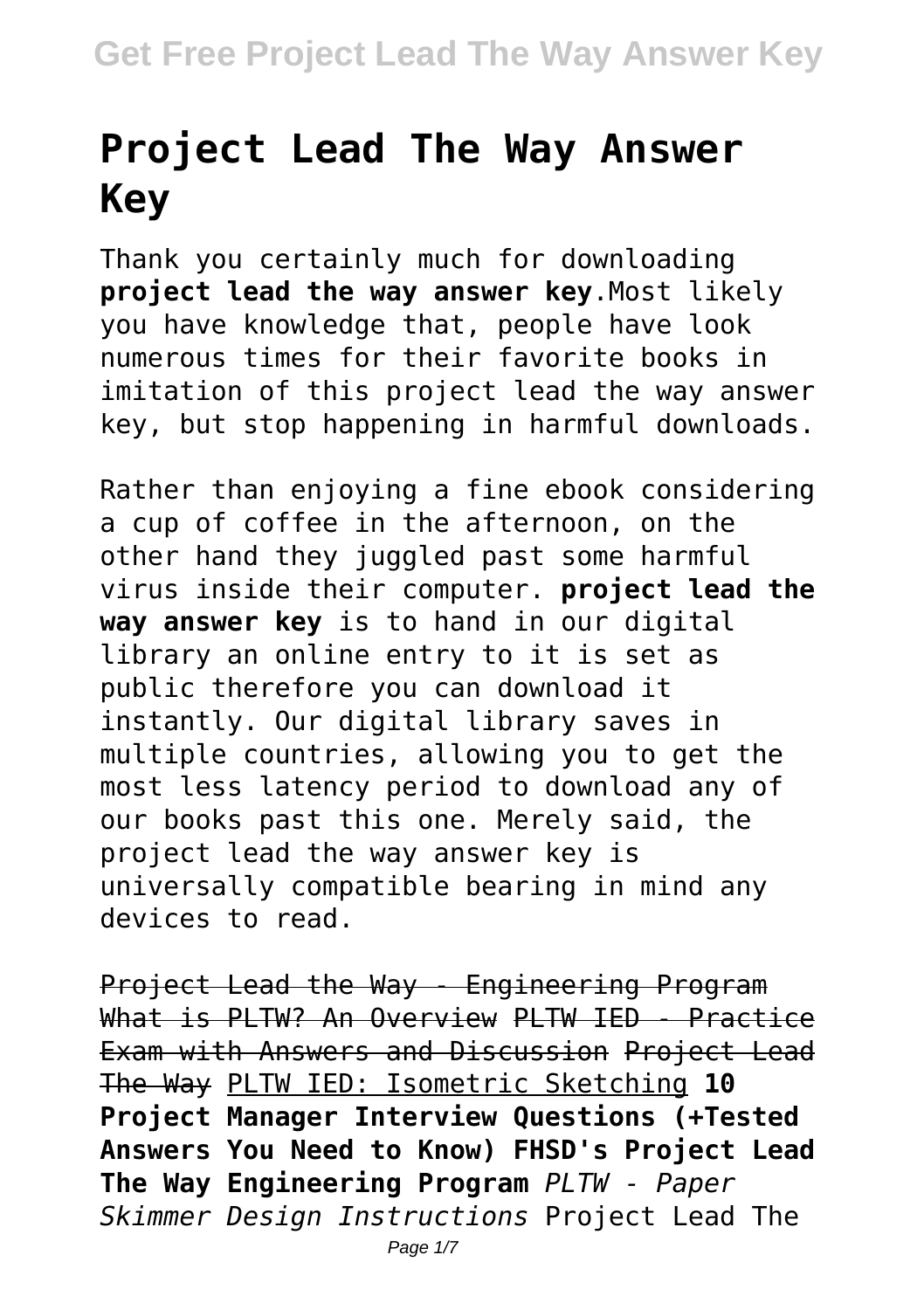Way (PLTW) Logo *PMP Exam Questions And Answers - PMP Certification- PMP Exam Prep (2020) - Video 1*

Project Lead The Way Project Lead the Way 2019 Biomedical Sciences (Project Lead the Way) Case Interview 101 - A great introduction to Consulting Case Study Interviews *Project Lead the Way Engineering - BASD 2018*

JUNIOR PROJECT MANAGER Interview Questions \u0026 TOP SCORING ANSWERS! 2018 PLTW Principles of Engineering Real World Vex Projects PMP Exam Rule Book 13 - \"CPI is 1.5 What to do?\" #pmpexam #pmp #pmbokguide #2021 *The Original Skunk Works – Nickolas Means | The Lead Developer UK 2017* PLTW IED (Unit 1): The Design Process

Project Lead The Way Answer Project Lead The Way provides transformative learning experiences for PreK-12 students and teachers across the U.S. We create an engaging, hands-on classroom environment and empower students to develop in-demand knowledge and skills they need to thrive. We also provide teachers with the training, resources, and support they need to engage students in real-world learning.

Homepage | PLTW Project Lead The Way creates an engaging, hands-on classroom environment and empower students to develop in-demand knowledge and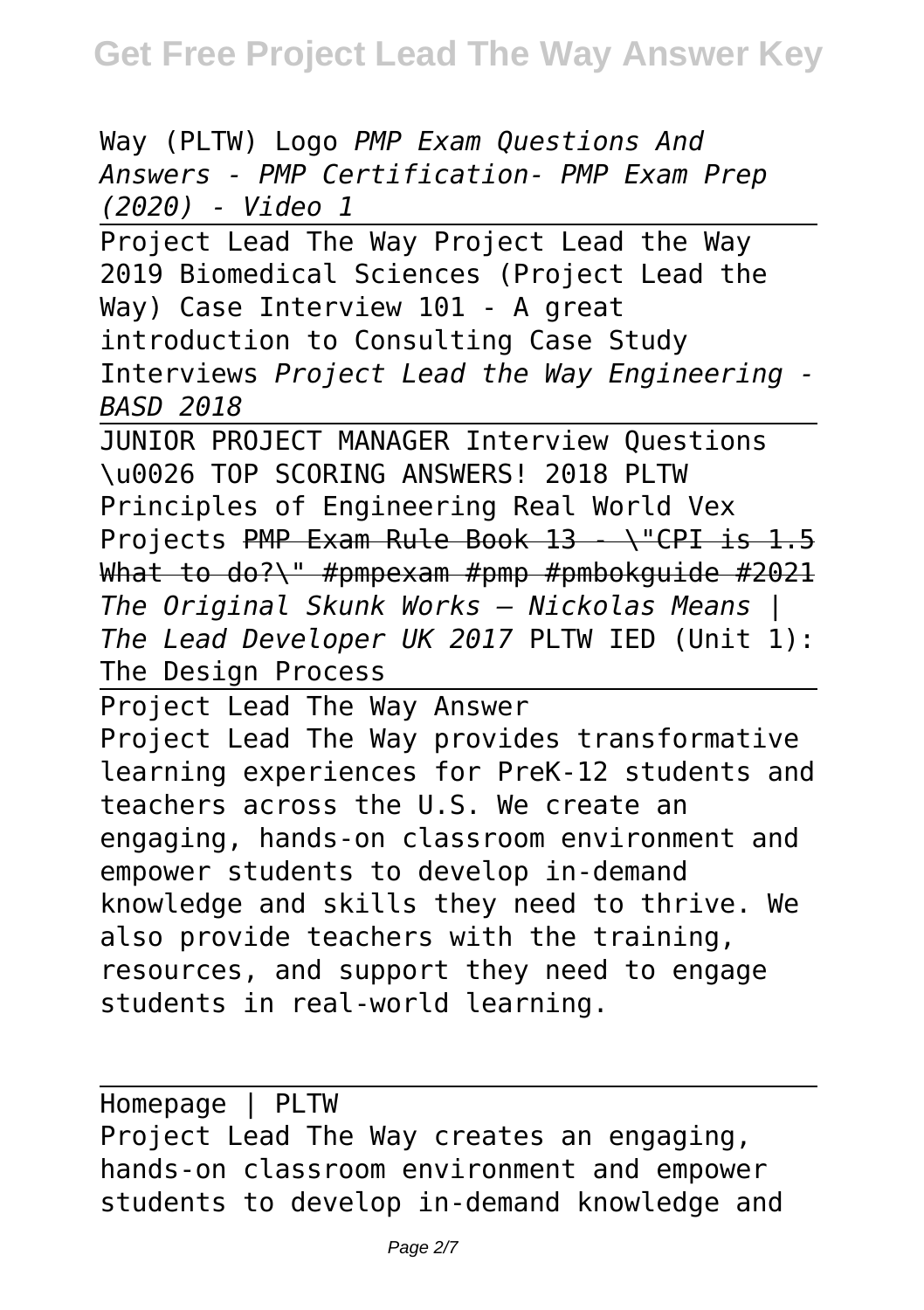skills they need to thrive.

PLTW Software | PLTW And I also think that Project Lead The Way prepares them because it really focuses on the 21st-century skills and helping the students see the wonderment in STEM – not just understanding the formulas, but also seeing the application and how much fun it can be. PLTW classes focus on hands-on and real-life experience.

PLTW Engineering | PLTW A 1.2.1 Aircraft Control Surfaces and Components Answer Key Subject: AE – Lesson 1.2 - Physics of Flight Last modified by: gholt Company: Project Lead The Way, Inc. ...

A 1.2.1 Aircraft Control Surfaces and Components Answer Key Project Lead The Way (PLTW) is an American nonprofit organization that develops STEM curricula for use by US elementary, middle, and high schools. Description. PLTW provides curriculum and training to teachers and administrators to implement the curriculum. The ...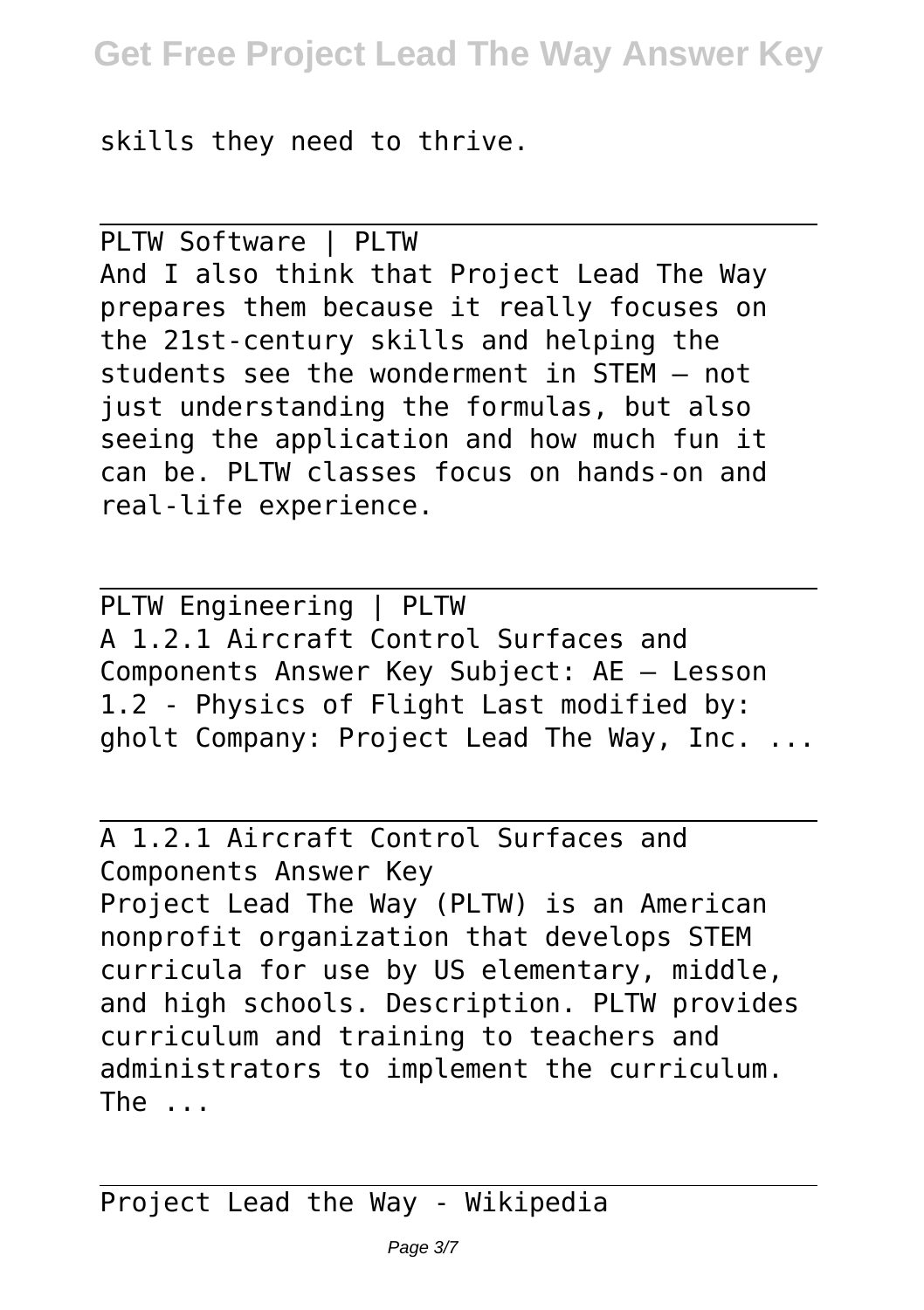Project Lead The Way creates an engaging, hands-on classroom environment and empower students to develop in-demand knowledge and skills they need to thrive.

PLTW Biomedical Science | PLTW Project Lead The Way has defined my professional career. I did not know until I went through the Project Lead The Way training that I had a passion for this particular curriculum. Since 2007 to this date, I can't imagine myself doing anything else other than being a Project Lead The Way teacher. It has transformed my teaching.

Our Programs | PLTW myPLTW - Project Lead the Way

myPLTW - Project Lead the Way Dimensioning errors can lead to a delay in production time, increased design and manufacturing costs, and a potentially unsafe product. In this activity, you will apply your knowledge of dimensioning to identify dimensioning errors and provide missing dimensions on multi-view drawings.

Activity 3.4 Linear Dimensions Answer Key The answer again deals with weight, average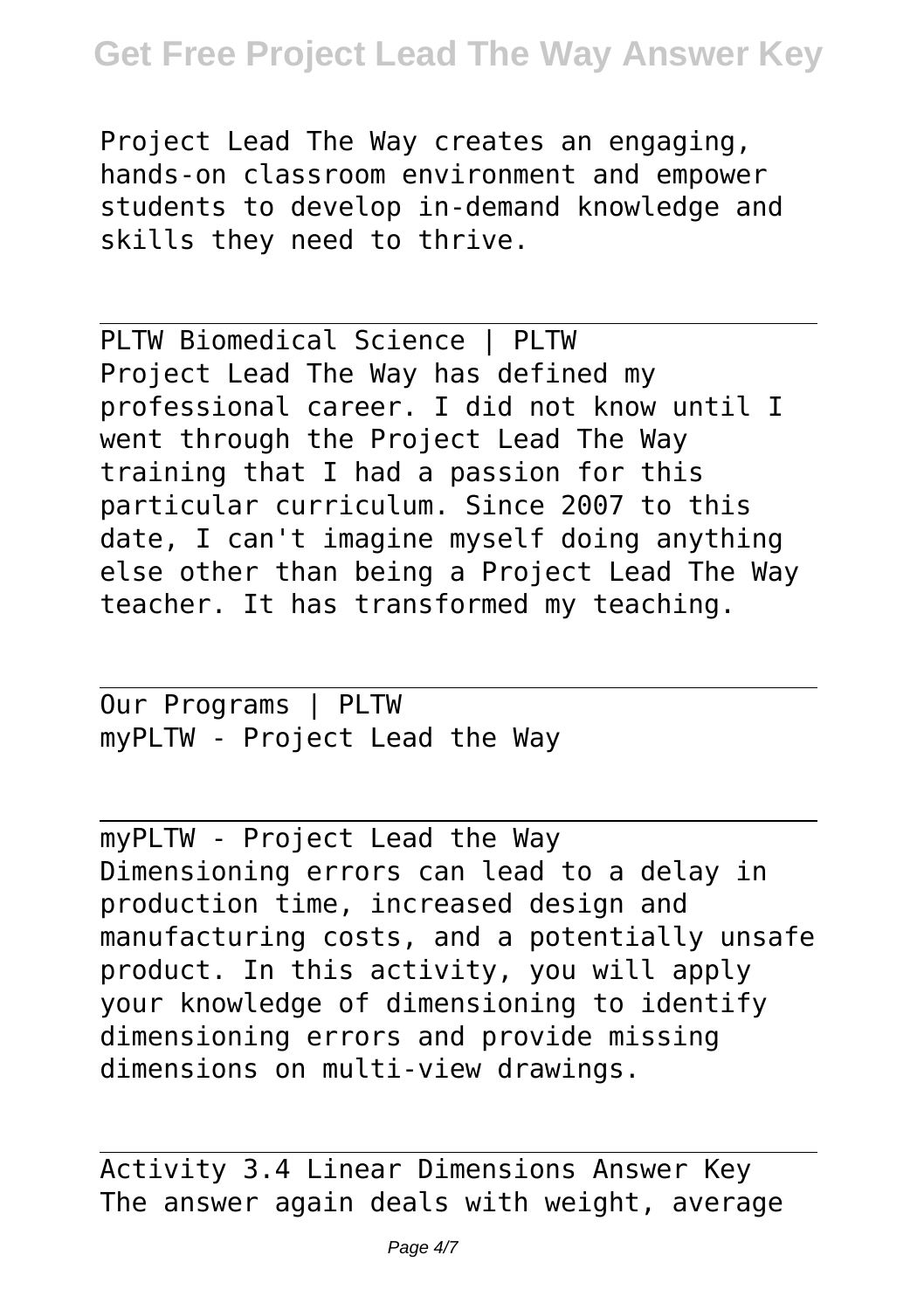density, and volume. If you were to fill a glass with water and place it in a tub full of water, the glass would sink. Like metal, glass has a weight density that is greater than water. If you were to place the same glass in a tub full of water, but with no liquid in the glass, it would float ...

Activity 5.4 Calculating Properties of Solids Answer Key Learn pltw lead way engineering with free interactive flashcards. Choose from 41 different sets of pltw lead way engineering flashcards on Quizlet.

pltw lead way engineering Flashcards and Study Sets | Quizlet Be sure to put your answer in proper engineering notation and use the correct units. 820+150+1200= 2170 ohms. 5.6+680+8200=8885.6 ohms. Using the laws of circuit theory, solve for RT, IT, V1, V2, and V3. Be sure to put your answer in proper engineering notation and use the correct units. RT=270+470+1200V/R=I.

Activity 1.2.4 Circuit Calculation Use the appropriate number of significant figures to express your answer unless directed otherwise. 4.567 trillion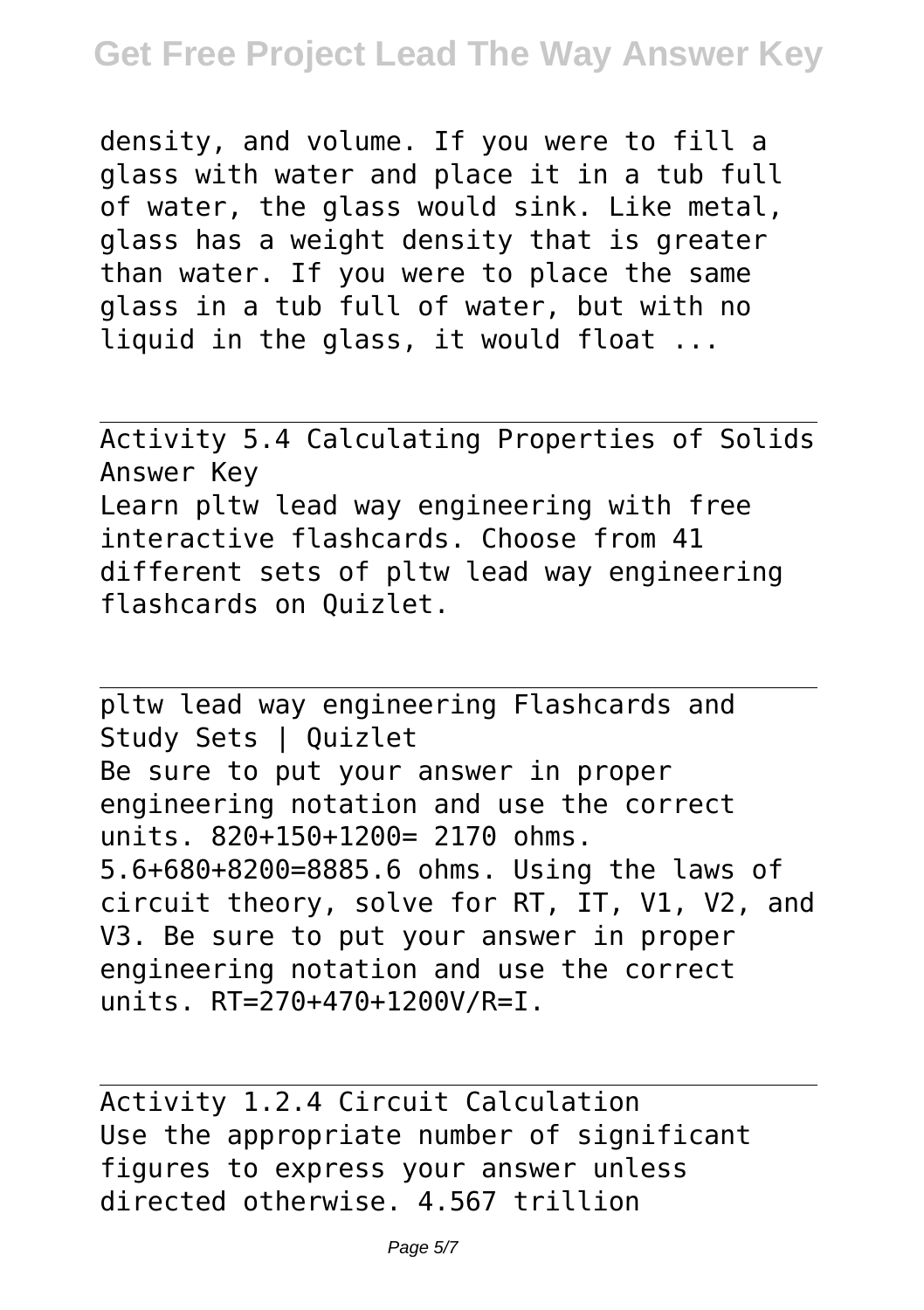(4,567,000,000,000) meters to Gigameters. 4567 . Gigameters. 14520 milliliters to liters. Report to the nearest hundredth of a liter. ... Project Lead The Way, Inc. ...

Activity 3.2 Unit Conversion - PLTW class portfolio Part A – Multiple Choice Questions Question Answer IED Assessment Concepts 1 B Unit 1.1 Introduction - History of Design 2 A Unit 2.1 Introduction to Design - Design Process 3 D Unit 2.2 Introduction to Design - Principles and Elements of

## ANSWER KEY

Activity 3.3 Unit Conversion Answer Key. Introduction. Engineers of all disciplines are constantly required to work with measurements of a variety of quantities – length, area, volume, mass, force, time, temperature, electric current, etc. It is often necessary to be able to express those measurements in different units.

Activity 3.2 Unit Conversion Answer Key Project 1.3.4 Renewable Insulation . Introduction . The largest amount of energy consumed within the average home is related to maintaining adequate climate control through heating and cooling systems.